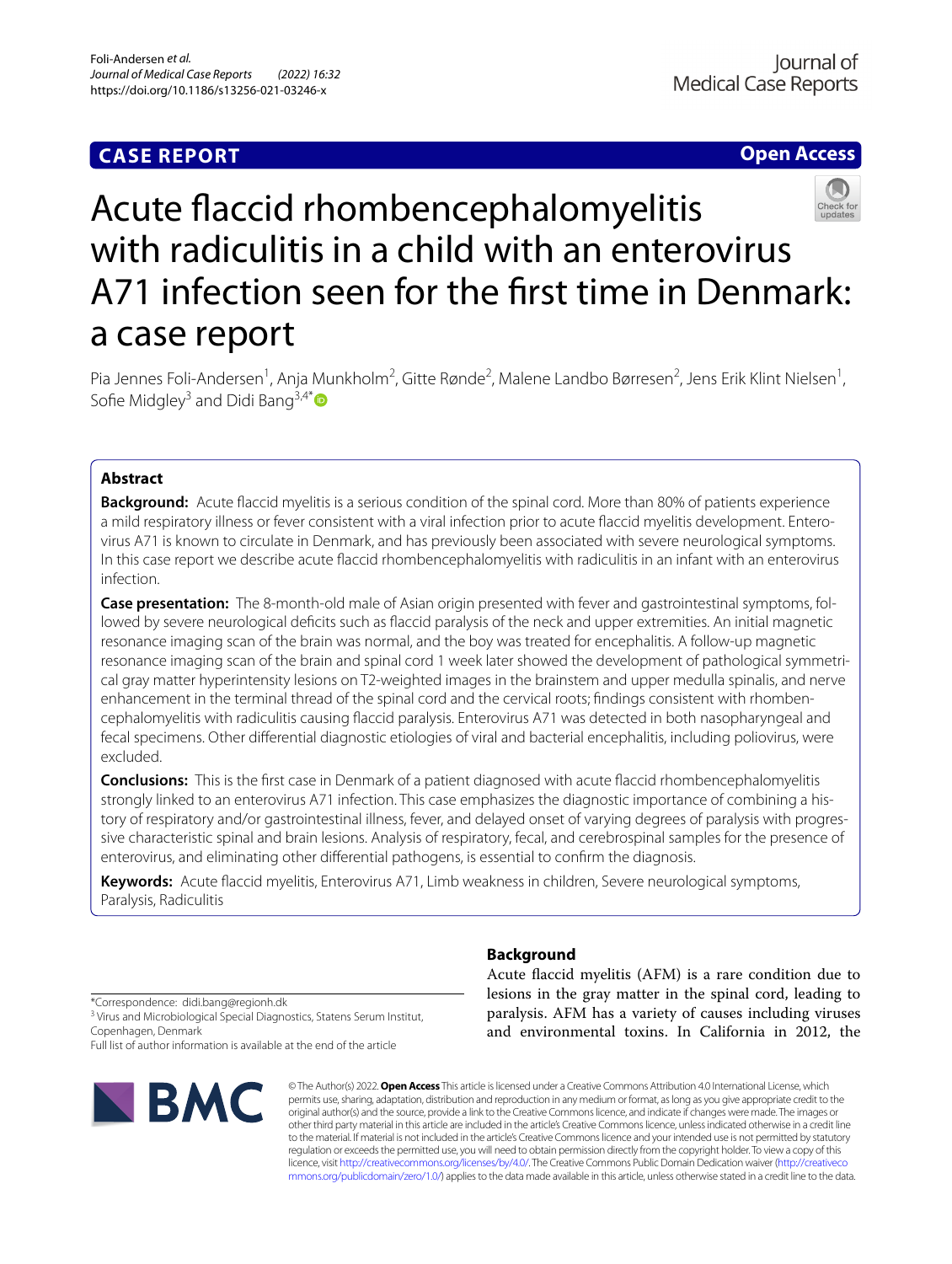frst cases associating enterovirus (EV) and AFM were reported [\[1\]](#page-3-0). During the summer and fall of 2014, a rapid increase in the number of AFM cases was reported in the USA, with no identifed common etiology. Simultaneously an unusual clustering of acute limb weakness occurred during a nationwide outbreak of severe respiratory illness among children due to enterovirus D68 (EV-D68). This raised suspicion of a possible association between these neurologic illnesses and EV-D68 infection [[1\]](#page-3-0). In the summer and fall of 2016, the number of AFM cases increased again, coinciding with outbreaks of EV-D68 and enterovirus A71 (EV-A71) [[2\]](#page-3-1). The same pattern repeated in 2018 in the USA [[3\]](#page-3-2). In some cases, EV was detected in nasopharyngeal or fecal specimens, but rarely in the cerebrospinal fluid (CSF). The direct association between EV infection and AFM is still to be determined, and classifcation remains challenging [\[4](#page-3-3)].

#### **Case presentation**

We describe a case of acute faccid rhombencephalomyelitis (AFREM) in an 8-month-old male Indian infant living in Denmark. The patient was born at term, previously healthy with appropriate motor and psychological development, and fully vaccinated according to Danish standards. In August 2018, 5 days after traveling from India to Denmark, the patient was hospitalized at a regional hospital in Denmark. He presented with fever (37.5– 38.5 °C), stomach pain, vomiting, and a couple of loose stools. Two days prior to admission, increasing drowsiness and debilitation occurred. There was no history of head trauma or seizures, and no history of intoxication. On admission, there was intermittent loss of consciousness, nystagmus, and generalized muscular hypotonia. The patient had difficulty holding his head upright, and this further developed into almost complete paralysis of the upper extremities. All vital parameters were normal, but due to breathing difficulties the patient was transferred to intensive care at the referral hospital. An urgent computed tomography (CT) of the brain was normal. Initial laboratory evaluation including white blood cell count, hemoglobin, electrolytes, and liver parameters were all normal. Treatment with ceftriaxone 100 mg/ kg/daily and acyclovir 20 mg/kg\*3/daily for suspected encephalitis was initiated. The CSF examination revealed a white blood cell count of 27 cells/mm<sup>3</sup> ( $\leq$  5 cells/mm<sup>3</sup>), predominantly lymphocytes (74%), a protein concentration of 0.38 g/L (0.4–0.7 g/L), and a normal glucose concentration. CSF tested negative for bacteria by culture, and negative for *Mycoplasma pneumoniae*, *Chlamydophilia pneumonia*, *Legionella* sp., *Neisseria meningitides*, *Haemophilus infuenzae*, *Listeria monocytogenes*, *Streptococcus pneumoniae*, *Streptococcus agalactiae*, *Cryptococcus neoformans*, *Escherichia coli* (K1), enterovirus

species A–D, herpes simplex virus, varicella zoster virus, cytomegalovirus, and human herpes virus 6 A/B by PCR. The nasopharyngeal specimen was PCR positive for enterovirus, rhinovirus, and *Mycoplasma pneumoniae*, whereas PCRs for infuenza A/B, respiratory syncytial virus, human metapneumovirus, parainfuenzavirus (1–4), coronavirus (229E, HKU1, OC43, NL63), adenovirus, *Chlamydophila pneumoniae*, and *Bordatella pertusis* were negative. Ciprofloxacin 3 mg/kg\*3/daily was added to treat a suspected mycoplasma encephaloradiculitis.

The fecal sample was PCR positive for enterovirus, and PCR negative for norovirus, rotavirus, adenovirus, astrovirus, and sapovirus. Intestinal pathogen PCRs for *Salmonella*, *Shigella*, *Campylobacter*, *Yersinia*, *Vibrio*, *Aeromonas* sp., and *Clostridium difficile* were negative. Cell culture for poliovirus was negative. The differential diagnosis considered was acute disseminated encephalomyelitis. The electroencephalogram (EEG) was normal and an initial brain magnetic resonance imaging (MRI) was normal. The condition was treated as encephalomyelitis, and treatment with intravenous immunoglobulin (IG) 2 g/kg and methylprednisolone 20 mg/kg was initiated 1 day after admission. A follow-up MRI of the brain and the spinal cord 1 week later showed development of pathological symmetrical signal changes of the gray matter of the medulla oblongata on T2-weighted images resembling rhomboencephalitis, as well as similar changes in the cervical spinal cord at  $C3-C5$ . There was enhancement of the cervical roots and terminal thread of the spinal cord. See Fig. [1](#page-2-0).

Enterovirus A71 was detected both in the nasopharyngeal and fecal specimens, but not in the CSF. Analysis of partial VP2 sequences revealed a subtype of EV-A71 known to circulate in Denmark and other parts of the world, and previously detected in cases of rhombencephalitis and AFM  $[2, 5, 6]$  $[2, 5, 6]$  $[2, 5, 6]$  $[2, 5, 6]$  $[2, 5, 6]$ . The infant received intensive physiotherapy from an early stage, and follow-up visits showed full recovery within 2 weeks. The extent of recovery was assessed by the physiotherapist and the parents.

## **Discussion and conclusions**

To our knowledge, this is the frst case in Denmark diagnosed with AFREM with detection of EV-A71 in fecal and nasopharyngeal samples. The definition of AFM is acute onset of faccid limb weakness and spinal MRI lesions largely restricted to spinal gray matter spanning over one or more spinal segments.

Approximately 80% of children with AFM experience respiratory or gastrointestinal symptoms, and 75% have fever days prior to paralysis. Onset of paralysis is generally abrupt, with rapid progression within a few days [[7\]](#page-3-6). Paralysis is often asymmetric monoplegia,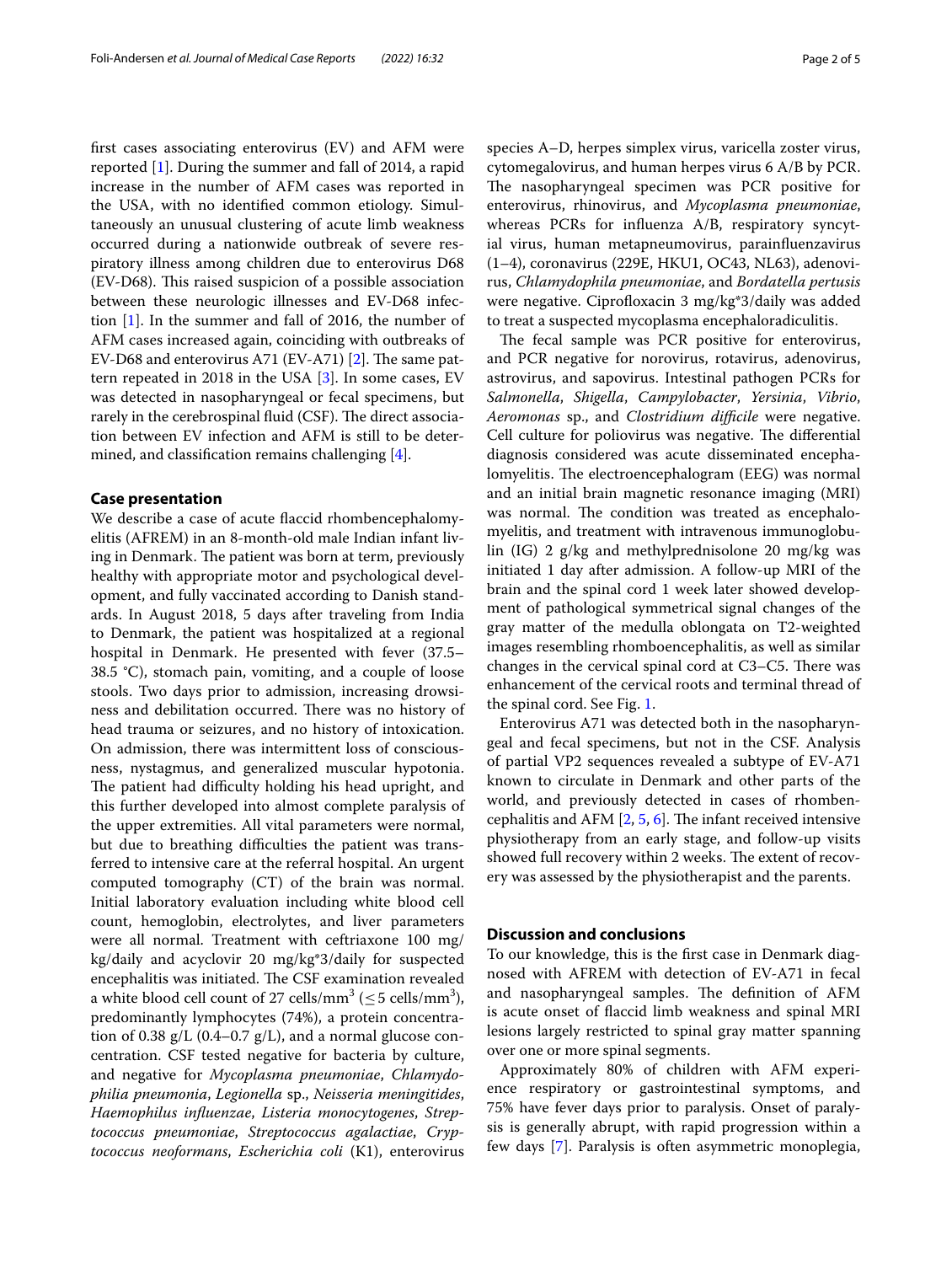

<span id="page-2-0"></span>but quadriplegia has been described [\[4](#page-3-3)]. As in our case, upper limb paralysis is most common [\[8](#page-3-7)].

AFM should be suspected in a patient with onset of acute faccid limb weakness with decreased refexes in contrast to demyelinating white matter lesions in the spinal cord, which cause hypertonia and hyperrefexia. If the MRI of the spinal cord shows typical T2 hyperintensity gray matter (2. Neuron) lesions, the diagnosis is strongly suspected. These findings are the hallmark of AFM  $[9]$  $[9]$ . As in our case, the spinal cord lesions may not be present on an initial MRI. A normal MRI performed within the frst 72 hours after onset of limb weakness does therefore not rule out AFM, and a repeat MRI is recommended. In most cases, mild to moderate pleocytosis (usually  $<$  100 cells/mm<sup>3</sup>) with lymphocytic predominance is present in the acute phase. The MRI findings of AFM differ from other diseases in the spinal cord with similar symptoms. Other etiologies of acute limb weakness such as central nervous infections with herpes simplex virus, varicella zoster virus, cytomegalovirus and bacteria resulting in Guillain–Barre syndrome and cerebral hemorrhage should also be considered.

The annual rate of acute flaccid paralysis among children under 15 years of age is expected to occur in 1 per 100,000 children  $[10]$  $[10]$ . The most consistent theory is that AFM has a viral etiology, rather than other infectious pathogens or autoimmune disorders. Diferent viruses have been associated with AFM, such as non-polio enteroviruses (EV), adenoviruses, and West Nile virus. Since viruses are rarely isolated in the CSF, the association has been difficult to confirm  $[8, 11, 12]$  $[8, 11, 12]$  $[8, 11, 12]$  $[8, 11, 12]$  $[8, 11, 12]$  However, recent studies on EV-D68 and EV-A71 appear to support this association  $[1, 6, 13, 14]$  $[1, 6, 13, 14]$  $[1, 6, 13, 14]$  $[1, 6, 13, 14]$  $[1, 6, 13, 14]$  $[1, 6, 13, 14]$  $[1, 6, 13, 14]$ .

The potential link between EV and AFM is based on the fnding of EV in fecal and/or nasopharyngeal samples, the outbreaks of EV and AFM overlapping in time, and the fnding in mouse studies that EV can lead to CNS damage [[15\]](#page-3-14).

In our case, the fndings of EV-A71, a pathogen known to be associated with AFM, in both nasopharyngeal and fecal samples highly suggests the AFREM association. It is not unusual not to fnd EV-A71 in spinal fuid, as seen in outbreaks of enterovirus-linked neurological diseases in Catalonia (2016), France (2016), and the USA (2018) [[6,](#page-3-5) [12,](#page-3-11) [16](#page-4-0)]. CSF samples were only positive for EV in 11% (Catalonia), 13.5% (France), and 20% (USA). In EV-CSF negative cases, EV was detected in fecal and/or nasopharyngeal samples. The World Health Organization (WHO) refers to detection rates of EV-A71 from CSF samples as being less than 5%. The difference in detection rate may depend on the timepoint during the infection when the CSF was tapped. The lack of detection of EV in CSF could be because the virus is inside the CNS parenchyma, or because the virus has already been cleared from the CNS [[15](#page-3-14)].

A causality study in the USA tested EV-D68 antibodies in the CSF of patients with AFM and EV confrmed in fecal and/or nasopharyngeal samples [\[15](#page-3-14)]. Direct PCR detection of EV-D68 was found in 1 of 14 samples, whereas indirect EV-D68 antibodies were found in 11 of 14 samples. This was significantly higher than controls, and the study provides evidence that EV may be a causal factor in the development of AFM. Although interpretation of EV antibodies may pose difficulties due to cross reactivity. More studies are needed in this area.

It is not possible to determine conclusively whether the infection was contracted in Denmark or India before the patient's arrival 5 days later in Denmark, as the incubation period varies from 3 to 10 days and the onset of neurological symptoms up to 10 days later. There were a limited number of reported infections with EV-A71 of the same subtype during the period of diagnosis for the patient presented in this case report (unpublished data, Sofe Midgley SSI). We were not aware of any ongoing epidemic with EV-A71 in India at the time.

Management of children with AFM follows basic standards of care for children with severe neurologic disease. No evidence of definitive efficacy exists in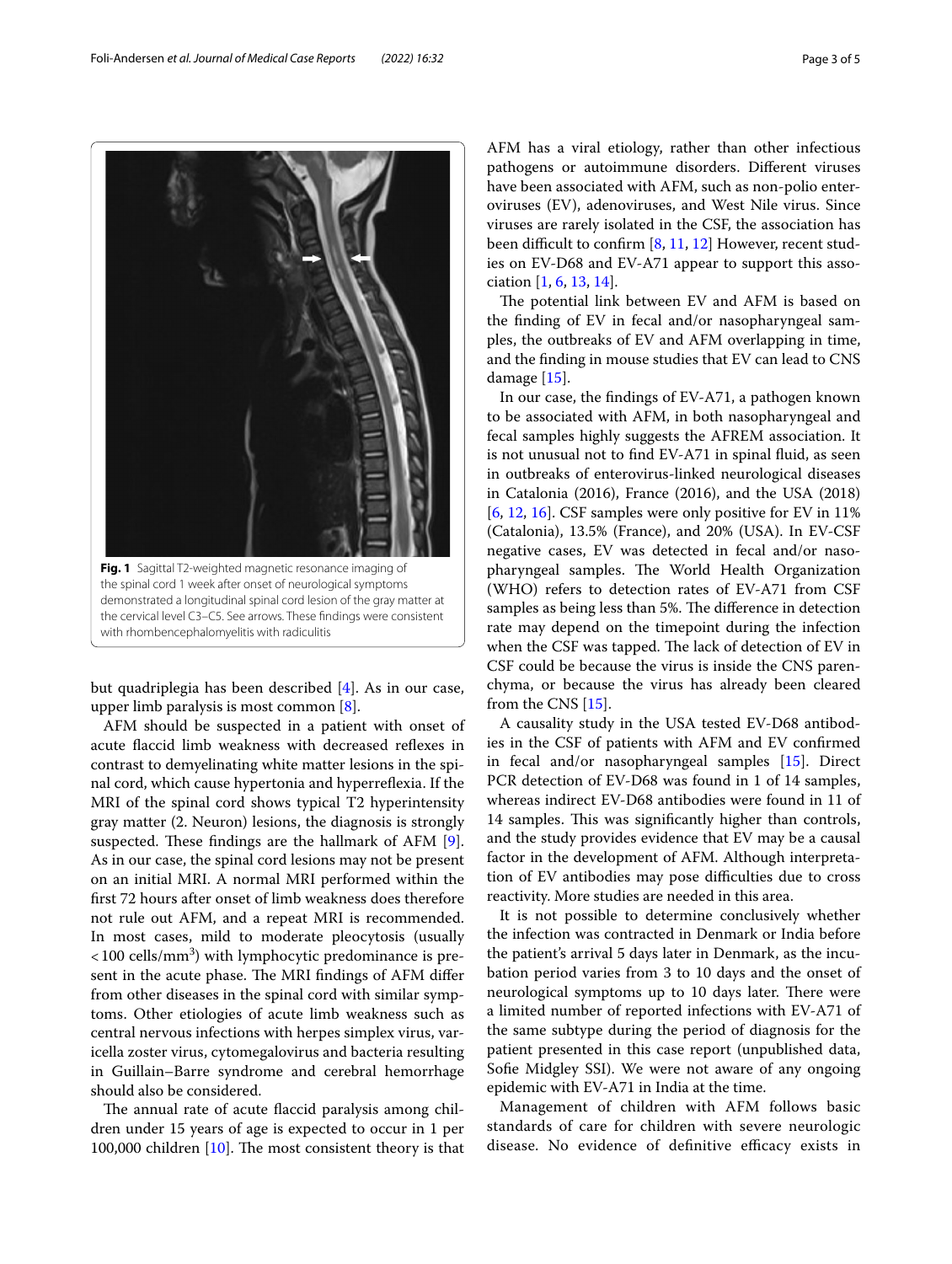specifc treatments of AFM using corticosteroids, intravenous IG, plasmapheresis, interferon, antivirals, or other immunomodulatory agents. However, often corticosteroids and intravenous IG are initiated as in our case, based on the patients clinical presentation [[7\]](#page-3-6). Physical therapy implemented as soon as the child is stable may optimize functional outcomes, as seen in this case.

Enteroviruses are very common viruses, with an unknown prevalence. Enterovirus infections are most commonly asymptomatic or present as mild illness, often with respiratory or gastrointestinal symptoms. Severe cases including myocarditis, meningitis, and encephalitis are rare [\[16](#page-4-0)]. Most severe cases have been observed in young children [\[2](#page-3-1), [7](#page-3-6), [10\]](#page-3-9). It is still unclear why paralysis occurs in a very small minority of infected children. The European non-polio enterovirus network (ENPEN) recommend that cerebrospinal fuid, nasopharyngeal, and fecal samples be sent for enterovirus testing from patients with possible neurological infections [[17\]](#page-4-1). In this case, EV-A71 was found in both fecal and nasopharyngeal specimens, but not the CSF.

This case report presents a case of rhombencephalomyelitis with radiculitis, with a strong link to an EV-A71 infection. The awareness of EV infections as a cause of neurological illness needs to be emphasized, in order to identify these cases. Surveillance of infections with these enterovirus subtypes is necessary, and further investigation to understand the pathogenic association of specifc subtypes with severe neurological disease is warranted.

#### **Abbreviations**

AFM: Acute faccid myelitis; CT: Computed tomography; CSF: Cerebrospinal fuid; EV: Enterovirus; MRI: Magnetic resonance imaging.

#### **Acknowledgements**

Not applicable.

#### **Authors' contributions**

PFA, AM, GR, MLB, and JEKN treated the patient. DB, SM, MLB, and PFA designed and implemented the research. Together DB, SM, and PFA analyzed the results, and PFA and DB wrote the frst draft of the manuscript. All authors contributed to the writing of the manuscript. All authors read and approved the fnal manuscript.

#### **Funding**

Not applicable.

#### **Availability of data and materials**

All data generated or analyzed during this study are included in this published article.

#### **Declarations**

#### **Ethics approval and consent to participate**

This case report has been described in accordance with the ethical standards laid down in the "Declaration of Helsinki 1964" and its later amendments or comparable ethical standards. A written informed consent form was signed by the patients guardians.

#### **Consent for publication**

Written informed consent was obtained from the patient's legal guardian for publication of this case report and any accompanying images. A copy of the written consent is available for review by the Editor-in-Chief of this journal.

#### **Competing interests**

The authors declare that they have no competing interests.

#### **Author details**

<sup>1</sup> Pediatrics Department, Zealand University hospital, Roskilde, Denmark. <sup>2</sup> Pediatric and Adolescent Medicine, Copenhagen University Hospital, Rigshospitalet, Copenhagen, Denmark. <sup>3</sup>Virus and Microbiological Special Diagnostics, Statens Serum Institut, Copenhagen, Denmark. 4 Department of Clinical Microbiology, Copenhagen University Hospital, Amager and Hvidovre, Hvidovre, Denmark.

Received: 5 March 2020 Accepted: 27 December 2021 Published online: 25 January 2022

#### **References**

- <span id="page-3-0"></span>1. Sejvar JJ, Lopez AS, Cortese MM, Leshem E, Pastula DM, Miller L, *et al*. Acute faccid myelitis in the United States, August–December 2014: results of nationwide surveillance. Clin Infect Dis. 2016;63:737–45.
- <span id="page-3-1"></span>2. Teoh HL, Mohammad SS, Britton PN, Kandula T, Lorentzos MS, Booy R, et *al*. Clinical characteristics and functional motor outcomes of enterovirus 71 neurological disease in children. JAMA Neurol. 2016;73:300–7.
- <span id="page-3-2"></span>3. McKay SL, Lee AD, Lopez AS, Nix WA, Dooling KL, Keaton AA, *et al*. Increase in acute faccid myelitis—United States, 2018. Morb Mortal Wkly Rep. 2018;67:1273–5.
- <span id="page-3-3"></span>4. Kramer R, Lina B, Shetty J. Acute faccid myelitis caused by enterovirus D68: case defnitions for use in clinical practice. Eur J Paediatr Neurol. 2019;23:235–9.
- <span id="page-3-4"></span>5. Midgley SE, Nielsen AG, Trebbien R, Poulsen MW, Andersen PH, Fischer TK. Co-circulation of multiple subtypes of enterovirus A71 (EV-A71) genotype C, including novel recombinants characterised by use of whole genome sequencing (WGS), Denmark 2016. Eurosurveillance. 2017;22:1–7.
- <span id="page-3-5"></span>6. Antona D, Kossorotoff M, Schuffenecker I, Mirand A, Leruez-Ville M, Bassi C, *et al*. Severe paediatric conditions linked with EV-A71 and EV-D68, France, May to October 2016. Eurosurveillance. 2016;21:1–4.
- <span id="page-3-6"></span>7. Nelson GR, Bonkowsky JL, Doll E, Green M, Hedlund GL, Moore KR, *et al*. Recognition and management of acute flaccid myelitis in children. Pediatr Neurol. 2016;55:17–21.
- <span id="page-3-7"></span>8. Helferich J, Knoester M, Van Leer-Buter CC, Neuteboom RF, Meiners LC, Niesters HG, *et al*. Acute faccid myelitis and enterovirus D68: lessons from the past and present. Eur J Pediatr. 2019;178:1305–15.
- <span id="page-3-8"></span>9. Murphy OC, Messacar K, Benson L, Bove R, Carpenter JL, Crawford T, *et al*. Acute faccid myelitis: cause, diagnosis, and management. Lancet. 2021;397:334–46.
- <span id="page-3-9"></span>10. Andersen EW, Kornberg AJ, Freeman JL, Leventer RJ, Ryan MM. Acute faccid myelitis in childhood: a retrospective cohort study. Eur J Neurol. 2017;24:1077–83.
- <span id="page-3-10"></span>11. Casas-Alba D, de Sevilla MF, Valero-Rello A, Fortuny C, García-García JJ, Ortez C, *et al*. Outbreak of brainstem encephalitis associated with enterovirus-A71 in Catalonia, Spain (2016): a clinical observational study in a children's reference centre in Catalonia. Clin Microbiol Infect. 2017;23:874–81.
- <span id="page-3-11"></span>12. Cassidy H, Poelman R, Knoester M, Leer-Buter CCV, Niesters HGM. Enterovirus D68 -the new polio? Front Microbiol. 2018;9:1–11.
- <span id="page-3-12"></span>13. Knoester M, Helferich J, Poelman R, Van Leer-Buter C, Brouwer OF, Niesters HGM. Twenty-nine cases of enterovirus-D68-associated acute faccid myelitis in Europe 2016: a case series and epidemiologic overview. Pediatr Infect Dis J. 2019;38:16–21.
- <span id="page-3-13"></span>14. Dyda A, Stelzer-Braid S, Adam D, Chughtai AA, Macintyre CR. The association between acute faccid myelitis (AFM) and enterovirus D68 (EV-D68)—what is the evidence for causation? Eurosurveillance. 2018;23:1–9.
- <span id="page-3-14"></span>15. Mishra N, Ng FFT, Marine RL, Jain K, Ng J, Thakkar R, *et al*. Antibodies to enteroviruses in cerebrospinal fuid of patients with acute faccid myelitis. MBio. 2019;10:1–10.